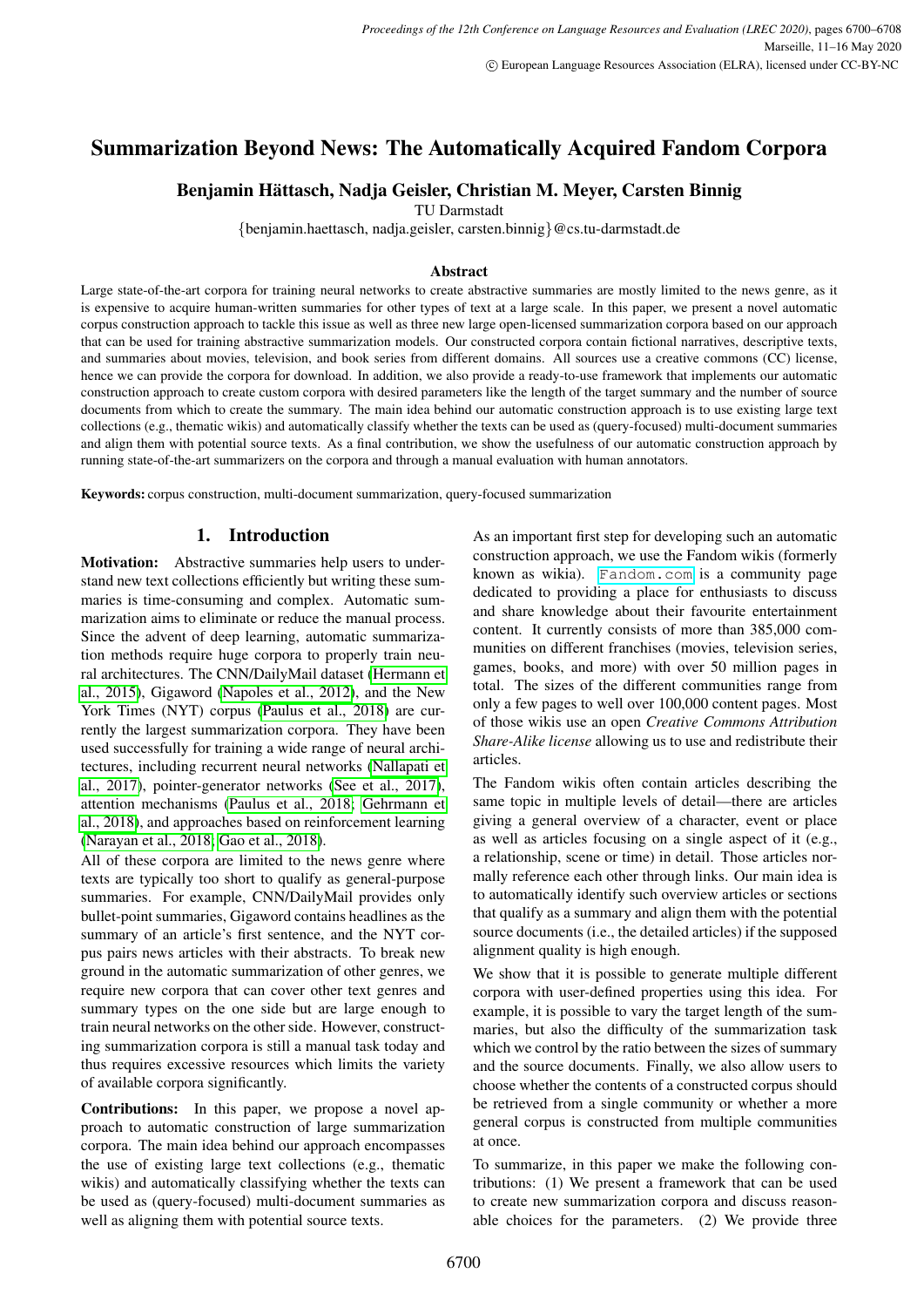new sample corpora created with our automatic construction pipeline. (3) We provide a comprehensive evaluation based on these corpora, using traditional and neural network based methods to validate that our pipeline is able to automatically create corpora of use for stateof-the-art summarizers. (4) We make our code available as open source under the MIT License. It can be found along with the data and a user documentation at [https://datamanagementlab.github.](https://datamanagementlab.github.io/fandomCorpus) [io/fandomCorpus](https://datamanagementlab.github.io/fandomCorpus).

**Outline:** We first give an overview of our automatic corpus construction pipeline and report important properties of our approach. Then we show the results of our evaluation before discussing potential future work and wrapping up our contribution.

## <span id="page-1-2"></span>2. Automatic Corpus Construction

In this Section, we describe the steps of our automatic approach to create topic-specific multi-document summarization corpora. The essential stages of our approach are: (1) parsing and cleaning of input documents, (2) selecting potential candidates for abstractive summaries from those input documents and assigning summary candidates to them, and (3) choosing the final set of abstractive summaries based upon a newly developed quality threshold and splitting the selected summaries into training, validation, and test set if needed. An overview can be found in Figure [1.](#page-2-0)

As mentioned before, in this paper we use the Fandom wikis as an example set of source documents, but we believe that our approach can be easily extended to other sources: while step (1) is source specific and has to be implemented for each new set of sources, steps (2) and (3), which are the core of our automatic construction approach, are implemented in a general way.

#### 2.1. Overview of the Pipeline

Parsing and Cleaning the Sources: The first step of our pipeline encompasses parsing the sources and cleaning the data for the automatic corpus construction.

As already mentioned, we use the the Fandom wikis as a document source in this paper. Database dumps can be downloaded from the "Special:Statistics" page of each Fandom community. Each dump consists of a large xml-file containing all contents of that wiki. In addition to the articles, this covers metadata on media files, discussion pages, category overviews, special pages and other sites not rele-vant to our task. For example, the English Star Wars wiki<sup>[1](#page-1-0)</sup> contains about 150,000 content pages but over half a million pages in total. Hence, all non-article pages have to be discarded. This can be done by specifying an article namespace to use or by using rules to ignore certain page title prefixes (e.g., "Help:" or "Talk:").

Afterwards, the contents are preprocessed: We split the pages into sections including their respective titles, extract the links between pages and convert the content into plain text. This includes removing link texts, tables, templates and other kinds of wiki markup.

| Min. summary length [words]       | 150 |
|-----------------------------------|-----|
| Max. summary length [words]       | 400 |
| Extractive summary length [words] | 250 |
| Target-source-ratio               | っ   |
| Min. source doc count             | 5   |
| Min. bigram overlap               | 50% |

<span id="page-1-1"></span>Table 1: Parameter settings for corpus creation used for the sample corpora of this paper.

Finding Summary Candidates: The identification of summary candidates is the most crucial step for creating high-quality corpora automatically. At a high-level, a corpus that is useful for abstractive summarization should group a set of documents with at least one possible summary of these documents. In addition, many of the automatic summarization approaches take a "query" as input that represents the information needs of the user i.e., describes what aspects are important.

Hence, in this step, we aim to select triples (i.e., a set of source documents, a summary, and a query) that represent good candidates from a given cleaned data dump for the final corpus. For both the *source documents* and *summaries* our pipeline uses sections of the wiki articles since they are coherent and self-contained portions of text. As a *query* describing the section, we combine the title of an article with the section title, e.g., "Luke Skywalker: Birth".

To identify sections that qualify as possible summary candidate triples we use the following heuristics: (1) Only sections with a length between certain threshold values are considered as summaries. These thresholds can be adapted based on the task at hand. The default values for all parameters used for the sample corpora in this paper can be found in Table [1.](#page-1-1) (2) We discard summary candidates having only few linked documents (i.e., potential source documents). Again, the number of source documents is a parameter that can be set by the user. Higher values increase the difficulty of the summarization task since the summary content has to be extracted from more input documents, but may also drastically decrease the number of candidates overall. (3) After applying these purely statistical heuristics, we compute the content alignment between summary and source documents as the overlap between sources and summary candidates. The required minimal overlap, too, is a parameter that can be set by the user for creating a corpus; the lower the value, the more candidate summaries and source documents will be selected but the difficulty increases. In this paper, we use the number of shared bigrams to approximate the similarity. The quantity of overlap shows how much the summary and source texts contain similar concepts but it can only be a first hint as to whether the information in the sources is sufficient to re-create the abstractive summary given a particular user-query. Therefore, in addition to the overlap, we create extractive summaries from the selected candidate sources based on the abstractive summary. An automatically calculated quality score for the extractive summary is used to select the set of summaries and source documents to form the final corpus.

In addition to the user-tuneable parameters of the fully-

<span id="page-1-0"></span><sup>1</sup>Wookieepedia, <https://starwars.fandom.com>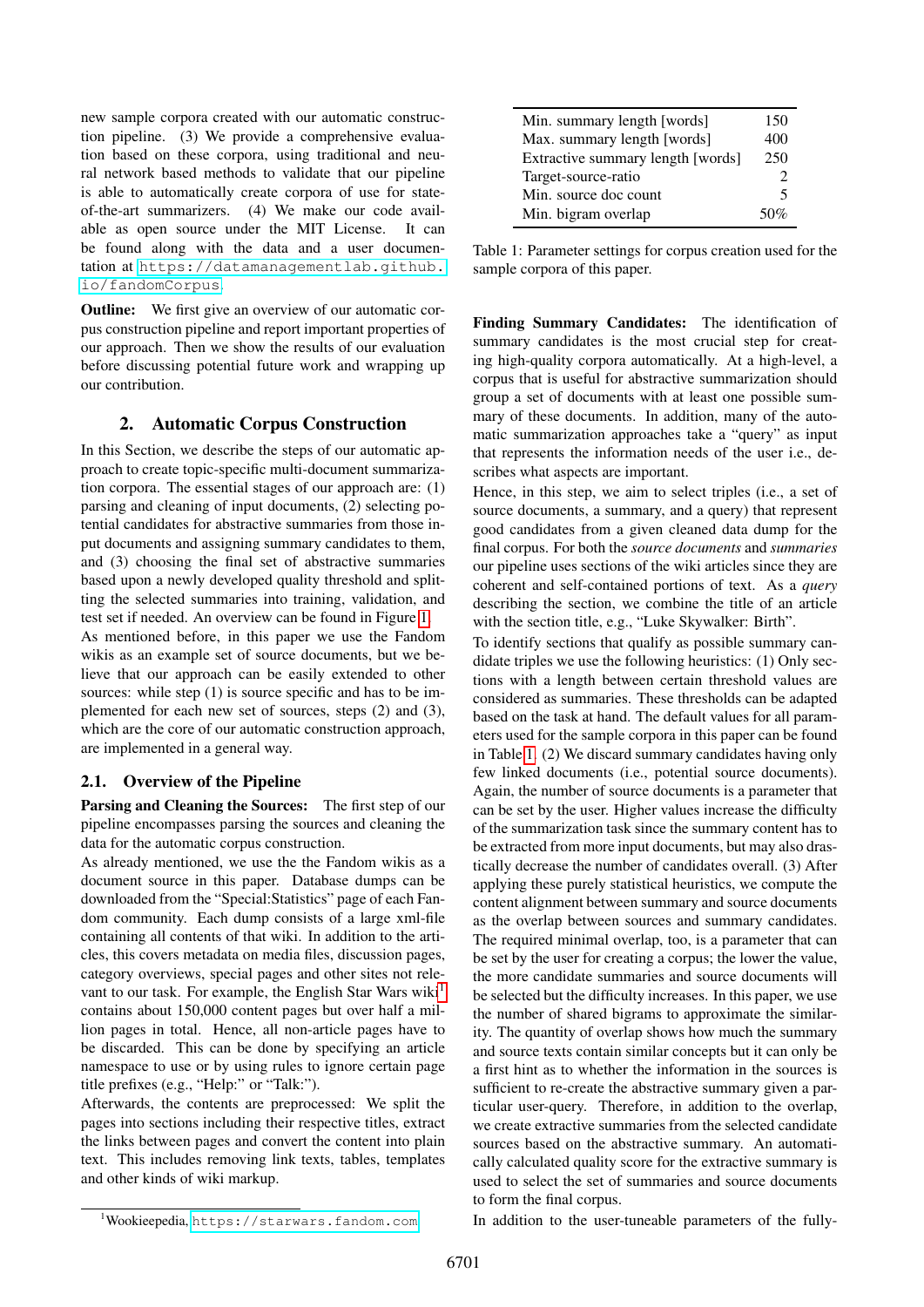

<span id="page-2-0"></span>Figure 1: Fandom Corpus Construction Pipeline

automatic process, users can also specify preferences as to which contents are particularly relevant. The Fandom wikis, for example, use a category system, as most wikis do. As a default, articles from all categories are extracted, but it is possible to restrict the categories, e.g., to discard all articles about non-fictional characters (i.e. actors, directors, film crew, ...) from a corpus about a movie franchise.

Selecting Summaries for the Corpus: The heuristics mentioned above help to identify possible candidates for triples consisting of a summary, a list of source documents, and a query—however, their quality can vary significantly as we show in our evaluation in Section [4.](#page-3-0) For some of them, the summary is indeed a high-quality summary of the extracted documents complying with the query, while for others it is hardly possible to find the information of the summary in the source documents. Hence, in a final step, we need to identify the usefulness of each triple and select only those which exceed a predefined quality threshold.

The selected summaries can optionally be split into training, validation, and test set. The split sizes—like all other parameters of the pipeline—can be adapted by the user of the framework according to their needs.

#### <span id="page-2-1"></span>2.2. Extractive Summaries for Final Selection

Desired lengths<br>
and summary-<br>
source-ratios<br>
1: Fandom Corpus C<br>
preferences as<br>
I. The Fandom<br>
as most wikis<br>
are extracted, we<br>
say are extracted, we<br>
tors, directors, frequencies.<br>
The heuristics<br>
candidates for the d Building an extractive summary involves choosing the best subset of sentences from the sources that form a summary of their content. In this paper, the extractive summarization procedure is modelled as an Integer Linear Program (ILP) based on the ideas of [Boudin et al. \(2015\)](#page-8-8), and [Avinesh P. V. S. and Meyer \(2017\)](#page-8-9). The main intuition is that the ILP extracts the sentences with the most important concepts from the source documents to form a summary within a maximal length. To model the importance of sentences, we weight concepts according to their frequency in the human-written text (i.e., the selected candidate summary from the Fandom wiki). By doing so, we reward the system for a summary that contains many concepts of the abstractive reference summary. We use bigrams as concepts and ignore those consisting solely of stopwords.

To find good candidate triples, we use the objective score of the ILP for extractive approximation of the summary. This score is high if the extractive summary contains many concepts from the reference summary, hence resembling it well. For the final corpus, we only use summaries with a score higher than a certain threshold. In our evaluation in Section [4.2,](#page-3-1) we show how different values for this threshold impact the overall corpus quality.

In this paper, we use two different optimization objectives for the ILP. In both formulations,  $c_i$  refers to the individual concepts and  $L$  to the maximal summary length (which we set according to the selected range of the target length for the abstractive summaries). Moreover, sentences are referred to as  $s_i$  with length  $l_i$  and  $Occ_{i_i}$  meaning that concept  $c_i$  occurs in that sentence. The first ILP formulation, as shown below, intends to maximize the overall sum of weights for distinct covered concepts, while making sure that the total length of all selected sentences stays below a given threshold and the weight of a concept is only counted if it is part of a selected sentence.

$$
\max \sum_{i} w_i c_i
$$

$$
\forall j. \sum_{j} l_j s_j \leq L
$$

$$
\forall i, j. s_j O c c_{ij} \leq c_i
$$

$$
\forall i. \sum_{j} s_j O c c_{ij} \geq c_i
$$

$$
\forall i. c_i \in \{0, 1\}
$$

$$
\forall j. s_j \in \{0, 1\}
$$

The second objective is simpler and tries to maximize the weight of the distinct selected sentences. Therefore, it is rewarded if an important concept appears in multiple sentences.

$$
\max \sum_{j} s_j \sum_{i} w_i Occ_{ij}
$$

$$
\forall j. \sum_{j} l_j s_j \le L
$$

$$
\forall j. s_i \in \{0, 1\}
$$

In our experiments, we evaluate both of these ILP formulations with regard to the final corpus quality. Both approaches use only syntactical features and no semantic ones (e.g., embeddings). They do not require time-intensive training and can be computed within a few seconds. Yet, it would be easy to exchange this component of the pipeline, if needed for a certain application.

#### 3. Properties of Our Corpora

In the previous section, we have presented our new approach for automatically constructing summarization corpora. Using this approach, we have created three different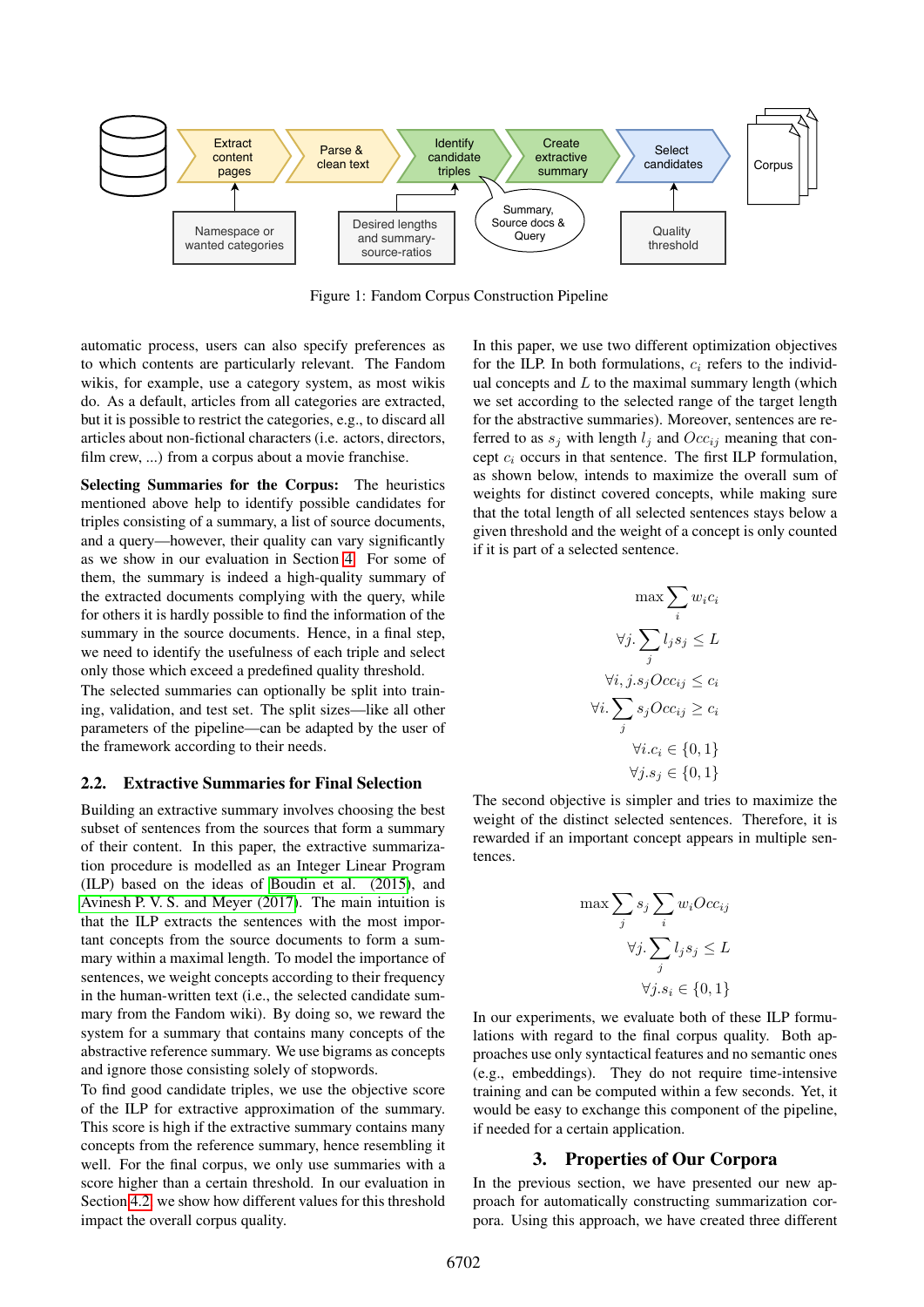sample corpora (one for Harry Potter, two for Star Wars) using the Fandom wikis as input. In this section, we will now discuss the unique properties of these corpora which differentiate them from other available corpora and, thus, make them a valuable contribution on their own. These sample corpora are all available for download with the sources of our construction pipeline.

First of all, our corpora do not feature news texts with their typical peculiarities (e.g., all important sentences at the beginning) but a mix of encyclopedic and narrative (storytelling) texts. In contrast to other sources, in Fandom wikis there are not a few dozens but thousands of articles about a certain topic. If the corpus is constructed from a single community, all articles are from the same domain (i.e., a closed world). However, it is also possible to utilize the common structure of the different communities and build a corpus containing texts of different domains, e.g., to train more general summarizers.

Additionally, new corpora are fast and cheap to construct with just a minimum of manual work needed. There are many communities with lots of articles (e.g., Star Trek with 47,181 articles, Dr. Who with 71,425 articles) and the wikis are still growing. Moreover, communities are available in many different languages, hence this approach can be used to create corpora for various languages (e.g., one of our sample corpora is in German). The Creative Commons License of the texts allows us to offer the resulting corpora for download instead of only publishing tools for re-creating the corpora. This is in contrast to many existing news-based corpora such as [Zopf \(2018\)](#page-8-10) which depend on crawling and thus the availability of external resources.

Last but not least, the abstractive texts in our corpora are of high quality since they are written by volunteers with intrinsic motivation and not by poorly paid crowd workers rushing through the task. A sample for such an abstractive text which shows the high-quality can be seen in Figure [4.](#page-5-0)

#### 4. Analysis & Results

<span id="page-3-0"></span>In our analysis, we show the validity of our pipeline and the usefulness of the generated data using three sample corpora created with our approach (two in English, one in German). We start by analyzing the properties of the automatically constructed corpora, then discuss the design decisions and validity of our pipeline steps, and finally run state-of-the-art summarizing systems on the data and evaluate their performance.

#### 4.1. Statistics of Corpora

As a first analysis, we computed several statistics about the three sample corpora we constructed using our pipeline. The goal is to show whether, from a purely statistical perspective, the automatically constructed corpora are similar to manual (human-created) ones.

The results can be found in Table [2.](#page-4-0) The abstractive summaries have an average length of 260–270 words, the extractive summaries were created using a target length of 250 words, hence they have an average length little below that value. This length is similar to traditional multi-document summarization corpora like the DUC '06 and DUC '07

datasets<sup>[2](#page-3-2)</sup>. It is a lot longer than the average length of 50 words of the live blog corpus [\(Avinesh P. V. S. et al., 2018\)](#page-8-11) and drastically longer than the headline summaries of multiple news-based corpora such as Gigaword [\(Napoles et al.,](#page-8-1) [2012\)](#page-8-1).

The average number of source documents per summary lies between 19 and 25 documents. This as well is similar to the DUC '06 and DUC '07 datasets, higher than the ten docu-ments considered in the DUC '04 and TAC '08<sup>[3](#page-3-3)</sup> challenges, and about one half to one fourth of the amount of snippets per summary for the live blog corpora. The average length of the source documents is one to two magnitudes higher than for the live blog corpora, resulting in a higher overall source length to extract the important concepts from. Especially for Harry Potter, the overall length is two to three times higher than for the other two corpora, making this task especially hard.

The size of the final corpus varies depending on the size of the Fandom community and the quality threshold. For our sample corpora, it ranges from 250 topics, which is similar to the DUC '06 dataset used for traditional summarization approaches, to 1,300 topics, which is a size that can be used to train deep learning approaches. Additionally, it is possible to combine topics from multiple communities into a single training corpus.

This has an effect on the domain distribution and topic heterogeneity as well. A corpus constructed from a single community covers topics from only one domain, with the main difference between documents being whether they are about an event, a place, a being or a thing. Mixed corpora may contain texts from totally different domains (e.g., about a movie, a video game and baking recipes). The heterogeneity of writing styles, levels of detail, narrating styles and more, comes from the nature of the wiki itself and is inherently contained in all of the corpora.

In summary, it can be seen that, from a statistical perspective, it is possible to generate corpora with various properties matching typical needs of current (multi-)document summarization tasks.

#### <span id="page-3-1"></span>4.2. Validation of the Pipeline

Our pipeline requires some parameters. Most of them are straightforward and can be adapted directly, according to the task at hand (e.g., the target length of the summaries) or have a direct impact on the difficulty of the dataset (e.g., the range of the amount of source documents or the length ratio between source and target). The most important parameter is the quality threshold (and connected to it the method to generate a score for the *extractability* of the summary from the sources). In this Section, we evaluate how this parameter influences the overall corpus quality.

First, we compare the two extraction modes (i.e., the two different ILPs described in Section [2\)](#page-1-2). Figure [2](#page-4-1) shows the correlation between the scores of both methods. It can be seen that the score of the sentence-based method is always equal or higher than the one of the concept-based method on the same data. The reason is that the sentence-based

<span id="page-3-2"></span><sup>2</sup><https://duc.nist.gov/>

<span id="page-3-3"></span><sup>3</sup><https://tac.nist.gov/2008/>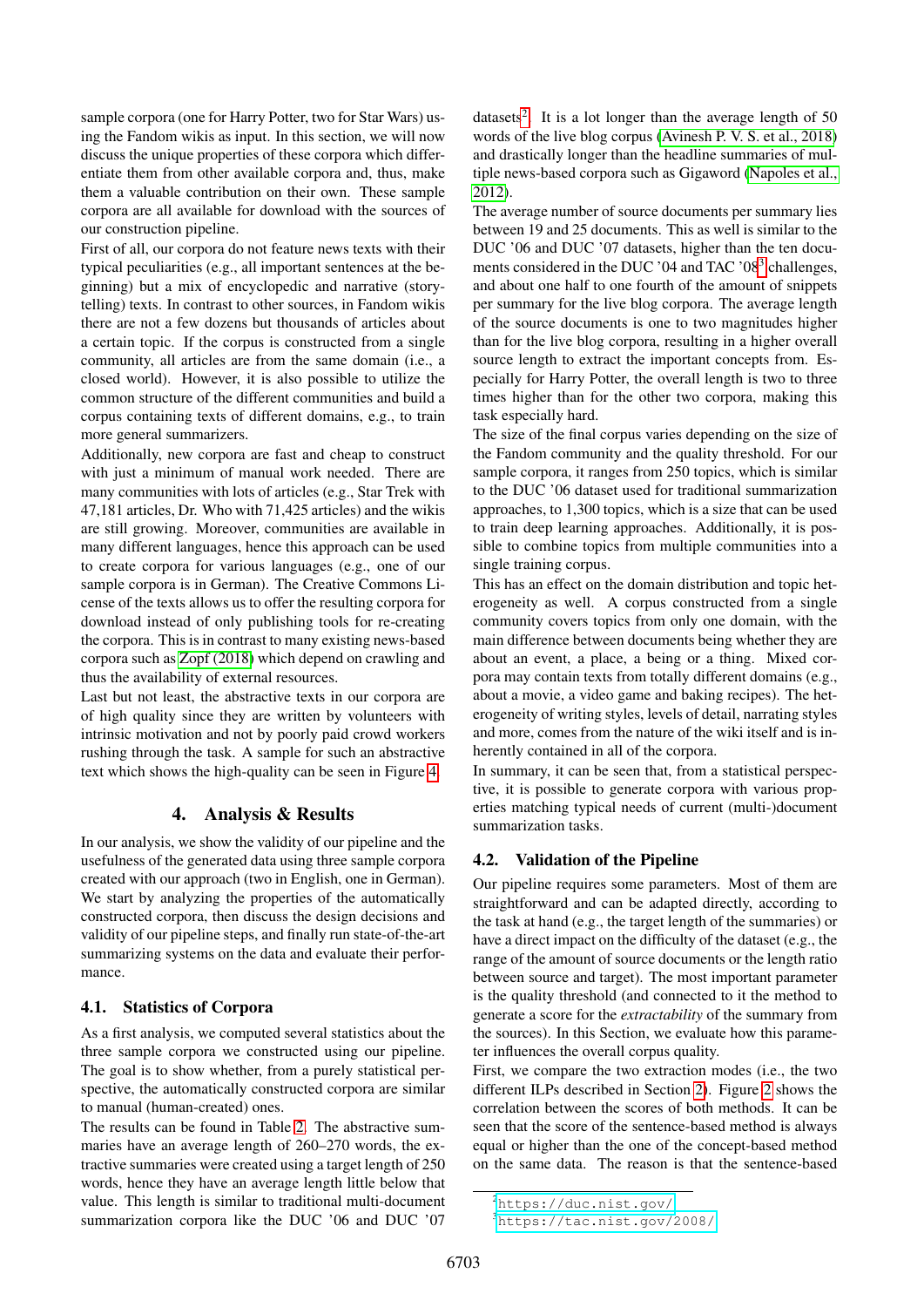| Corpus                                       | <b>Star Wars (en)</b> | <b>Star Wars (de)</b> | <b>Harry Potter</b> |                   |  |
|----------------------------------------------|-----------------------|-----------------------|---------------------|-------------------|--|
| <b>Quality Threshold</b>                     | 50                    | 50                    | 50                  | 20                |  |
| # Articles                                   | 148.348               | 39.356                | 15.993              | 15,993            |  |
| <b>Candidates</b>                            | 5,659                 | 999                   | 1.466               | 1,466             |  |
| <b>Selected Summaries (train/valid/test)</b> | 882/109/107           | 221/28/28             | 205/23/26           | 1,171 / 146 / 147 |  |
| Avg. Summary Length                          | 261.14                | 270.79                | 270.06              | 245.47            |  |
| Avg. # of Source Docs per Summary            | 24.69                 | 20.15                 | 19.79               | 17.11             |  |
| Avg. Source Length per Doc                   | 1,143                 | 855                   | 3,087               | 3,400             |  |
| Avg. Overall Source Length per Summary       | 28.236                | 17.241                | 61.111              | 58,188            |  |

<span id="page-4-0"></span>Table 2: Properties of the three sample corpora. For each, the amount of textual documents, the amount of candidates for a topic (target summary and matching source documents), and the amount of documents selected by the quality threshold (split into train, validation and test sets) are reported. For the Harry Potter corpus, the sizes of a second variant with a lower quality threshold are listed. For the selected summaries, the average length of the summary (in words) as well as the average size of the input documents (in words) and their average number per summary are reported.



<span id="page-4-1"></span>Figure 2: Correlation between the objective scores of concept- and sentence-based extraction method on the same data.

method will always get at least the same score for the summary selected by the concept-based method, but the score will be higher as soon as at least one duplicate concept is in it. However, normally both approaches produce similar but nonetheless different summaries, and the quality of a summary produced by the concept-based method might be better than a sentence-based one with a higher score, because for the first one duplicate concepts were not rewarded.

The correlation justifies using either of the two methods as a quality indicator. However, the question how the quality of the summary really correlates to the score of the extraction remains. To assess this, we asked human annotators to evaluate the quality of 39 equally distributed summaries. We asked them to decide for each sentence in the human abstract if it is covered by the extractive summary (0) not at all, (1) partially, (2) mostly, or (3) fully. The human decision is averaged for the full summary and correlated to the score of the extraction. The results can be found in Figure [3.](#page-4-2) It can be seen that a higher ILP score does indeed correlate with a better human evaluation. Based on this we have chosen the ILP-thresholds for the selection of the summaries. Our experiments suggest a value of about



<span id="page-4-2"></span>Figure 3: Human agreement with automatically generated extractive summaries for concept-based and sentence-based creation method. Average values for the sentences of 39 annotated documents, possible values between 0 and 3 (best).

one fifth of the target length  $(250/5 = 50)$  for the sentencebased method, while for the concept-based method the corresponding threshold would be slightly lower since duplicates are not counted.

In addition we show a sample for a human abstract and the corresponding extractive summary in Figure [4,](#page-5-0) to in-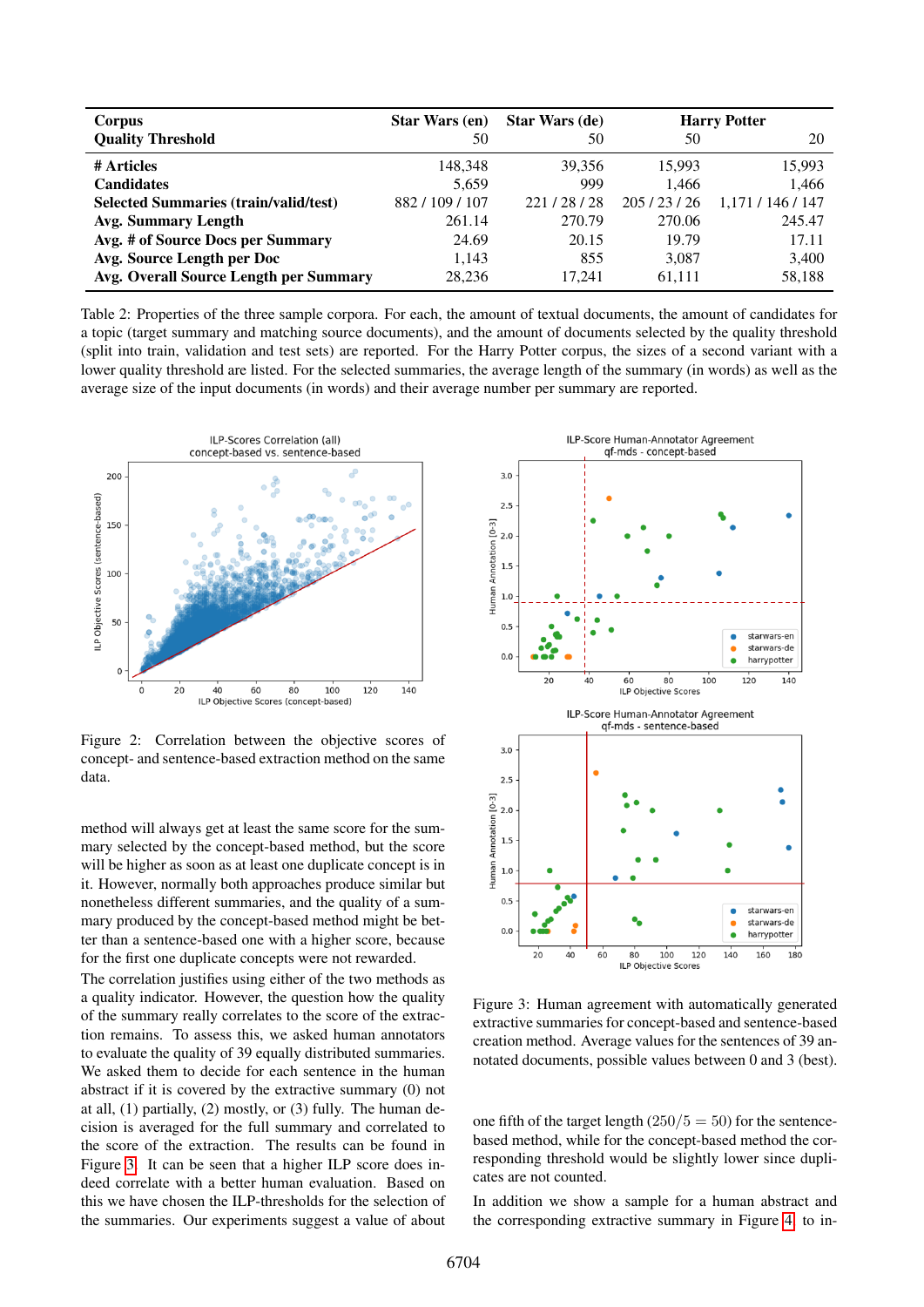#### Human-written abstract

At Hogwarts School of Witchcraft and Wizardry, sixth years are typically 16 to 17 years of age, although some may be older, if they have had to repeat a year like Marcus Flint. The sixth year is the year in which students advance to N.E.W.T. level classes. [...] Neither the core classes nor the elective courses are available to any student who does not meet said requirements. While students do have the opportunity to choose whether they wish to continue in particular subjects, those who begin studying N.E.W.T.-level subjects in their sixth year are expected to carry on with the subject into the seventh year, and sit the N.E.W.T. exam in that subject. [...] Students in the sixth year may also elect to take part in Apparition lessons for a fee of twelve Galleons. [...]

#### Extractive summary

The fifth year is also the year in which students receive career counselling from their Heads of House. Sixth years are typically sixteen to seventeen years of age, although some may be older, if they have had to repeat a year like Marcus Flint did. Sixth years may also elect to take part in Apparition lessons for a fee of twelve Galleons. [...] Depending on the minimum requirements of the professor teaching the subject at that time, students are allowed to sit any number of classes as long as they meet said requirements. While students do have the opportunity to choose whether they wish to continue in particular subjects, those who begin studying N.E.W.T.-level subjects in their sixth year are expected to carry on with the subject into the seventh year and sit the N.E.W.T. exam in that subject. [...]

<span id="page-5-0"></span>Figure 4: Sample human abstract and the corresponding auto-generated extractive summary (concept-based) for topic "Sixth year: During the sixth year" (00943) from the Harry Potter corpus. Due to spacing reasons, only excerpts are shown. From 10 sentences in the human abstract, 7 are fully covered by the extractive summary, one sentence mostly and two sentences not at all, leading to a human evaluation score of 2.3 with an optimization score of 107.6 for the extraction ILP.

tuitively demonstrate that extractive summaries are a good stub to judge the quality of source documents for abstractive summarization. While we can see that a good quality of the extractive summary implies that the source documents are useful for abstractive summarization of the given documents, there is still room for improvement: First, some sentences might be missing in the extractive summary simply because the length of the extractive summary is typically lower than the abstractive one (since not the full length could be exploited). A second problem can be found in the Harry Potter wiki, but it is likely that it will frequently occur in other domains as well: in many cases all names of people or places in a summary are linked to articles about them, adding these articles to the source documents. Yet, without co-reference resolution and explicit query handling, the system is prone to selecting sentences about the wrong entity as input. More generally speaking, there is a lack of real understanding of the extracted contents in our construction pipeline. The approach works solely on a syntactic level and does not use any semantic features such as synonyms at the moment. We want to address this as an extension of our pipeline in future work.

#### 4.3. Corpora Quality

In these experiments, we ran multiple well-known techniques that were successfully used for single and multidocument summarization. The goal is to show that the quality of the automatically created corpora is high enough that state-of-the art summarizers can perform reasonably well on those corpora. Our implementations are based upon the implementation by [Avinesh P. V. S. et al. \(2018\)](#page-8-11). For the assessment of summary quality based upon a reference summary, we compute and report the ROUGE metrics. [Owczarzak et al. \(2012\)](#page-8-12) show that these metrics strongly correlate with human evaluations of this similarity. We report the ROUGE-1 (R1) and ROUGE-2 (R2) metrics (without stemming or stopword removal) as well as ROUGE-SU4 (SU4) as the best skip-gram matching metric.

Baseline Summarizers: As state-of-the-art summarizers, we use the following systems:

- *TF\*IDF* [\(Luhn, 1958\)](#page-8-13): The sentences are scored with the term frequency times the inverse document frequency for all their terms, ranked by this score and greedily extracted.
- *LexRank* [\(Erkan and Radev, 2004\)](#page-8-14): This well-known graph-based approach constructs a similarity graph  $G(V, E)$  for all sentences V with an edge between them if their cosine-similarity is above a certain threshold. The summary is built by applying the PageRank algorithm on this graph and, again, extracting greedily.
- *LSA* [\(Steinberger and Jezek, 2004\)](#page-8-15): This approach uses singular value decomposition to reduce the dimensions of the term-document matrix to extract the sentences containing the most important latent topics.
- *KL-Greedy* [\(Haghighi and Vanderwende, 2009\)](#page-8-16): This approach tries to minimize the Kullback-Leibler (KL) divergence between the word distributions of the summary and the source documents.
- *ICSI* [\(Gillick and Favre, 2009\)](#page-8-17): This approach is based on global linear optimization. It extracts a summary by solving a maximum coverage problem that considers the most frequent bigrams in the source documents. [Hong et al. \(2014\)](#page-8-18) found this to be among the stateof-the-art systems for multi-document summary.

We applied all of these approaches to all topics of our corpora. Due to large input sizes, LexRank, LSA, KL-Greedy and ICSI did not terminate in a reasonable time on some topics. The affected topics varied for each approach.

In addition, to judge the quality of the baselines, we also computed the upper bound that an extractive summarizer could achieve in the best case. An extractive summarization system normally cannot re-create the human-written abstractive text exactly, since the abstractive sentences differ from the sentences of the source texts that can be extracted. Hence, the best overlap between an abstractive and the best extractive text is usually below 100%. To take this into consideration, we compute and report those upper bounds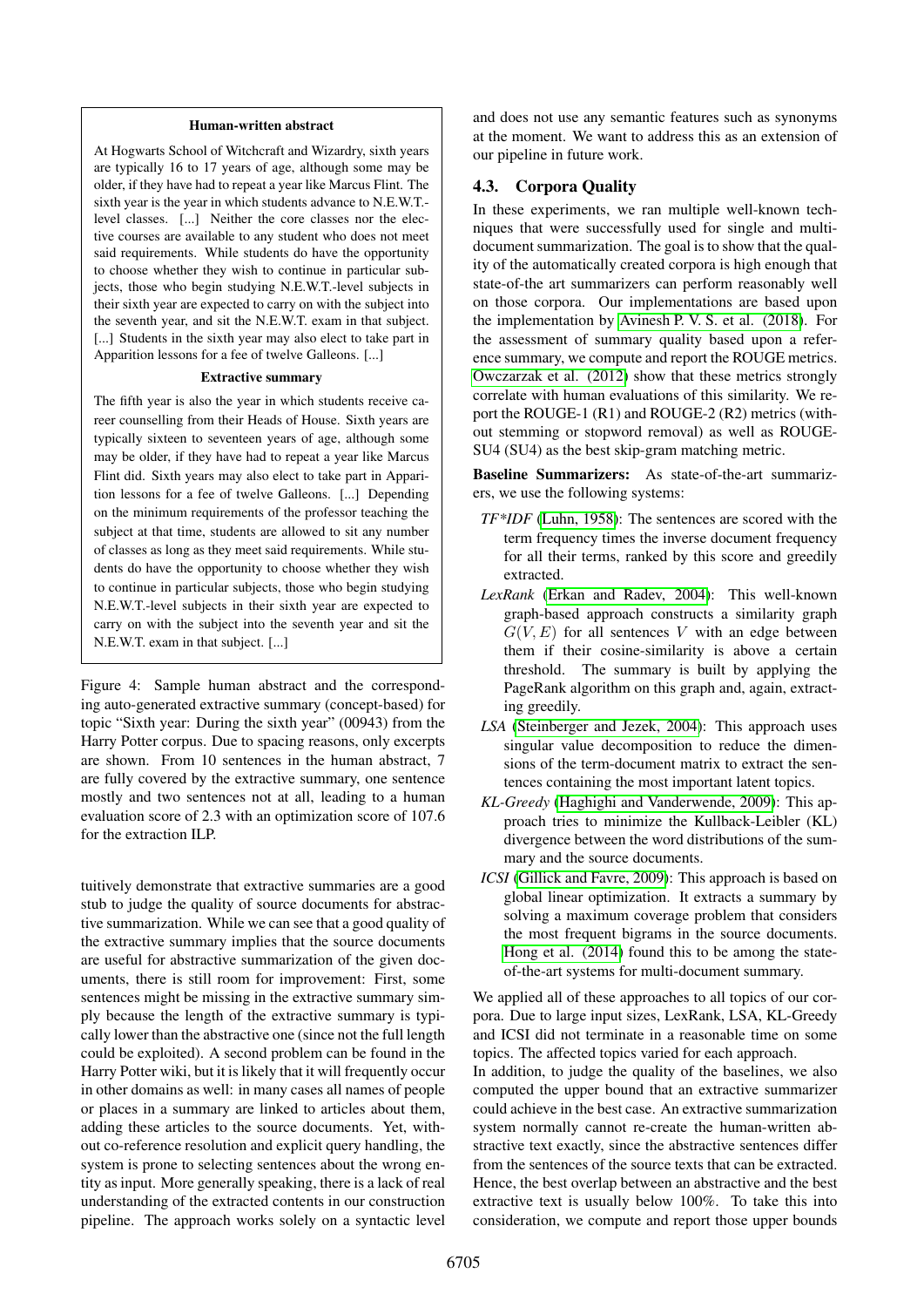| <b>Systems</b> | <b>Harry Potter</b> |        |                 |        | <b>Star Wars (en)</b> |                 | <b>Star Wars (de)</b> |        |                 |  |
|----------------|---------------------|--------|-----------------|--------|-----------------------|-----------------|-----------------------|--------|-----------------|--|
|                | R1                  | R2     | SU <sub>4</sub> | R1     | R2                    | SU <sub>4</sub> | R1                    | R2     | SU <sub>4</sub> |  |
| Luhn           | 0.1669              | 0.0308 | 0.1366          | 0.2440 | 0.0523                | 0.2045          | 0.1725                | 0.0357 | 0.1378          |  |
| <b>LexRank</b> | 0.3702              | 0.0729 | 0.2850          | 0.3845 | 0.1049                | 0.3103          | 0.3579                | 0.0784 | 0.2711          |  |
| <b>LSA</b>     | 0.3113              | 0.0421 | 0.2454          | 0.3135 | 0.0533                | 0.2550          | 0.3081                | 0.0512 | 0.2350          |  |
| KL             | 0.2407              | 0.0528 | 0.1897          | 0.3087 | 0.0808                | 0.2546          | 0.2213                | 0.0524 | 0.1742          |  |
| <b>ICSI</b>    | 0.2224              | 0.0360 | 0.2041          | 0.3041 | 0.0423                | 0.2507          | 0.2199                | 0.0353 | 0.1984          |  |
| UB1            | 0.5585              | 0.1744 | 0.3802          | 0.5793 | 0.2341                | 0.4210          | 0.6095                | 0.3354 | 0.4859          |  |
| UB2            | 0.5465              | 0.2609 | 0.4137          | 0.5700 | 0.3050                | 0.4491          | 0.6089                | 0.3847 | 0.5111          |  |

<span id="page-6-3"></span>Table 3: Average scores (ROUGE-1, ROUGE-4, ROUGE-SU4) for different baseline systems on all candidates of all three sample corpora. Values between 0 and 1, higher is better.

| <b>Systems</b> | <b>Harry Potter</b> |        |                 |        | <b>Star Wars (en)</b> |                 | Star Wars (de) |                |                 |  |
|----------------|---------------------|--------|-----------------|--------|-----------------------|-----------------|----------------|----------------|-----------------|--|
|                | R1                  | R2     | SU <sub>4</sub> | R1     | R2                    | SU <sub>4</sub> | R1             | R <sub>2</sub> | SU <sub>4</sub> |  |
| Luhn           | 0.1791              | 0.0365 | 0.1475          | 0.2605 | 0.0560                | 0.2195          | 0.1830         | 0.0412         | 0.1491          |  |
| LexRank        | 0.3855              | 0.0881 | 0.3053          | 0.3929 | 0.1083                | 0.3227          | 0.3662         | 0.0849         | 0.2849          |  |
| <b>LSA</b>     | 0.3267              | 0.0545 | 0.2635          | 0.3293 | 0.0584                | 0.2722          | 0.3226         | 0.0624         | 0.2541          |  |
| KL             | 0.2753              | 0.0655 | 0.2176          | 0.3116 | 0.0780                | 0.2609          | 0.2321         | 0.0617         | 0.1902          |  |
| <b>ICSI</b>    | 0.2440              | 0.0419 | 0.2245          | 0.3223 | 0.0496                | 0.2683          | 0.2350         | 0.0412         | 0.2125          |  |
| UB1            | 0.6261              | 0.2885 | 0.4742          | 0.6830 | 0.4115                | 0.5656          | 0.7513         | 0.5811         | 0.6815          |  |
| UB2            | 0.6265              | 0.3746 | 0.5122          | 0.6835 | 0.4726                | 0.5939          | 0.7569         | 0.6164         | 0.7027          |  |

<span id="page-6-2"></span>Table 4: Average scores (ROUGE-1, ROUGE-4, ROUGE-SU4) for different baseline systems on selected summaries (score of sentence-based extraction ILP greater or equal to the quality threshold of 50) of all three sample corpora. Values between 0 and 1, higher is better.

for extractive systems as suggested by [Peyrard and Eckle-](#page-8-19)[Kohler \(2016\)](#page-8-19). This is done using the first ILP from Section [2.2](#page-2-1) with slightly adapted concepts and weights: we compute one upper bound based on unigrams (UB1) and one upper bound based on bigrams (UB2). For both of them, the concepts are not weighted but the maximum coverage of distinct n-grams is counted. As for the baselines, the ROUGE scores for the created extractive summary compared to the abstractive text are computed.

Neural Summarizers: In addition to the baseline systems mentioned above, we also evaluate the data using learned models. To do so, we use the best scoring model combination for extractive summarization by [Kedzie et al.](#page-8-20) [\(2018\)](#page-8-20), a combination of a Seq2Seq model as extractor and an Averaging Encoder. Yet, our datasets use a compatible data format, hence all other models evaluated in that paper can be used on our data as well<sup>[4](#page-6-0)</sup>. For training, the extractive summary provides a binary decision for every input sentence, i.e. whether it should be part of the summary or not. For generation, a probability is inferred for every sentence and then used to rank them and extract greedily.

We benchmark all three corpora with both extraction methods and a quality threshold of 50. Additionally, we run the benchmark on the Harry Potter corpus with sentence-based extraction and a threshold of 20, and on a combined dataset (Star Wars, Harry Potter and Star Trek<sup>[5](#page-6-1)</sup>, all English). All

<span id="page-6-0"></span> ${}^{4}$ [Kedzie et al. \(2018\)](#page-8-20) provide reference implementations with an unified interface for all evaluated models at

<https://github.com/kedz/nnsum/>

experiments use 200-dimensional GloVe vectors to represent words.

Analysis of the Summarization Quality: Table [4](#page-6-2) shows the benchmark results of the selected summaries for the three sample corpora. We report the ROUGE-1, ROUGE-2 and ROUGE-SU4 scores for the different baseline systems. All experiments use a target length of 250 words, if not stated otherwise. This corresponds to the length of the commonly used DUC '06 and DUC '07 datasets. When compared to the benchmark runs on all candidates of the corpora (see Table [3\)](#page-6-3), one can see that the average scores for all systems are higher on the selected summaries, proving that these are, on average, better pairs of summary and source documents. However, in relation to the upper bounds (UB1 and UB2), even the best performing baseline (LexRank) can only reach one third to one fifth of the upper bound on ROUGE-2 (for ROUGE-1 and SU4 it is at least half or better). This reflects our findings from other papers, e.g., [Avinesh P. V. S. and Meyer \(2017\)](#page-8-9), and thus we believe that the quality of our automatically constructed corpora is on par with the manually created ones used in previous evaluations. Moreover, the fact that state-of-the-art summarizers can only reach one third to one fifth of the upper bound on ROUGE-2 also emphasizes that multi-document summary is still a challenging task in general and needs further research which we hope to stimulate with this paper.

This is also stressed by the following findings: Table [5](#page-7-0) shows the results of training multiple sequence-to-sequence models with the training data from the corpora. We tested them both on the original human abstracts and the extrac-

<span id="page-6-1"></span><sup>5</sup><https://memory-alpha.fandom.com/>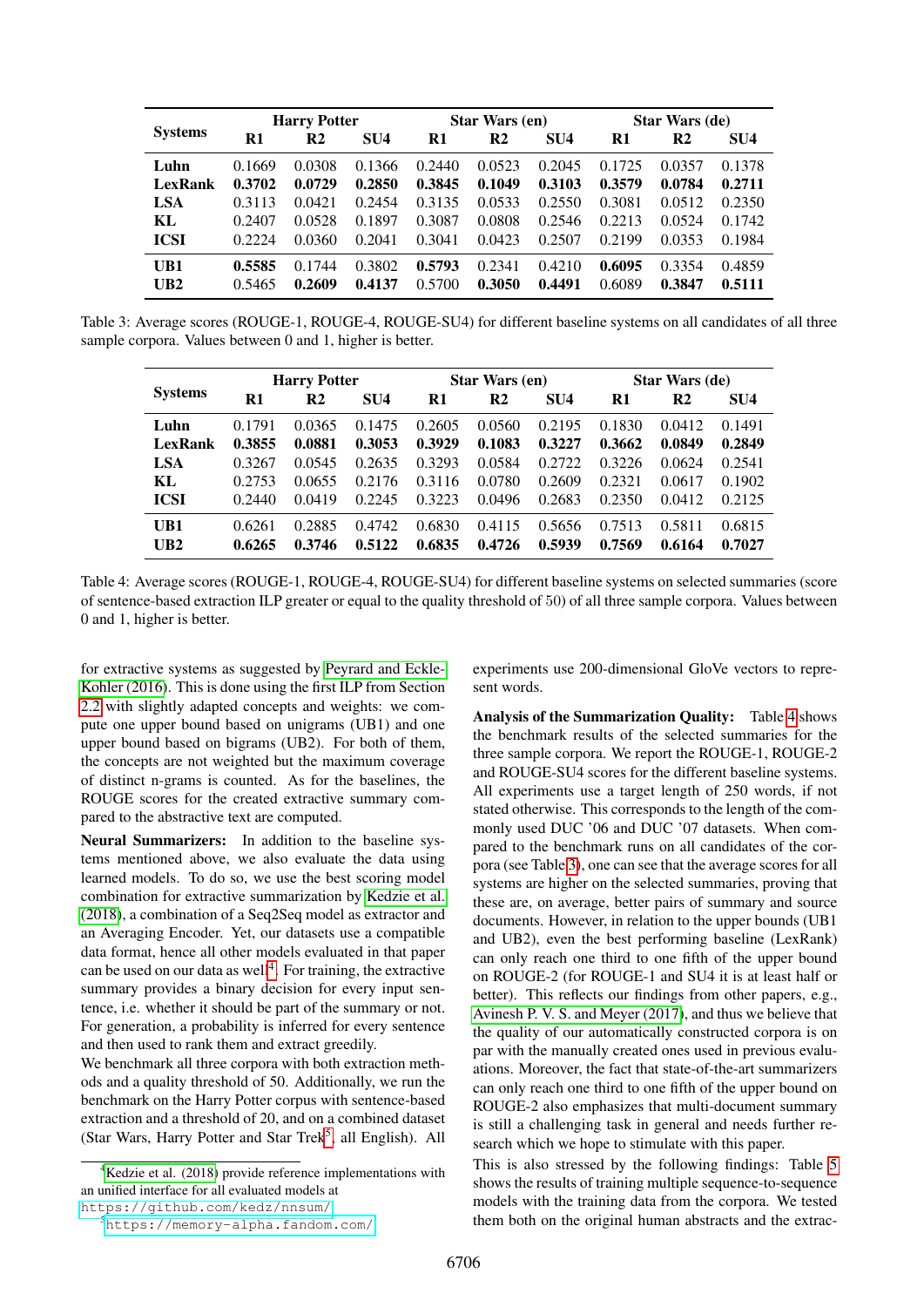|                     | <b>Extraction</b> | <b>Ouality</b>   | <b>Validation</b> | <b>Test: Human Abstracts</b> |        |                 | <b>Test: Auto-Extractive</b> |               |                 |
|---------------------|-------------------|------------------|-------------------|------------------------------|--------|-----------------|------------------------------|---------------|-----------------|
| Corpus              | Mode              | <b>Threshold</b> | R <sub>2</sub>    | R1                           | R2     | SU <sub>4</sub> | R1                           | $\mathbf{R}2$ | SU <sub>4</sub> |
| Star Wars (en)      | concept           | 50               | 0.0876            | 0.4461                       | 0.1501 | 0.4148          | 0.4729                       | 0.1807        | 0.3369          |
|                     | sentence          | 50               | 0.0864            | 0.4375                       | 0.1476 | 0.4042          | 0.4721                       | 0.2096        | 0.3310          |
| <b>Harry Potter</b> | concept           | 50               | 0.0655            | 0.3557                       | 0.0714 | 0.3321          | 0.3754                       | 0.0876        | 0.2528          |
|                     | sentence          | 50               | 0.0692            | 0.3528                       | 0.0699 | 0.3290          | 0.3657                       | 0.0802        | 0.2473          |
|                     | sentence          | 20               | 0.0460            | 0.3673                       | 0.0690 | 0.3384          | 0.3775                       | 0.0888        | 0.2562          |
| Star Wars (de)      | concept           | 50               | 0.1127            | 0.4197                       | 0.1700 | 0.3984          | 0.4189                       | 0.1606        | 0.3066          |
|                     | sentence          | 50               | 0.1294            | 0.4365                       | 0.1852 | 0.4146          | 0.4456                       | 0.2086        | 0.2957          |
| Combined (en)       | concept           | 50               | 0.0749            | 0.4136                       | 0.1151 | 0.3825          | 0.4500                       | 0.1501        | 0.3126          |
|                     | sentence          | 50               | 0.0753            | 0.3927                       | 0.0947 | 0.3629          | 0.4019                       | 0.1079        | 0.2729          |

<span id="page-7-0"></span>Table 5: Average ROUGE values for Seq2Seq models (neural baseline) trained on the different training sets and tested on the original human abstracts and the auto-generated extractive abstracts of the respective test sets. Rouge values between 0 and 1, higher is better.

tive summaries that were automatically created based on them to see the effect of the abstraction. The scores on the extractive test set are higher for all models, as expected. The test on the human abstracts can be compared to the results of the non-neural baselines from Table [4.](#page-6-2) We can see that the neural approach outperforms the other baselines on the Star Wars corpora. Especially for the German variant the result is surprisingly good even though we are not using German embeddings but rather standard GloVe vectors. However, for the Harry Potter corpus, the neural baseline cannot even outperform the LexRank baseline. We find three reasons for that: first, the total length of the source documents (which is two to three times higher than for the other two corpora), second the linking style of the wiki (see Section [4.2\)](#page-3-1) and third the comparatively low amount of training data. It can be seen that scores for the model trained on the variant with lower quality threshold (leading to a five times higher corpus size) are similar or even higher. Getting similar results from training data of a worse quality supports the assumption that the amount of training data is a problem here.

For those cases, we test a combined corpus, where texts from multiple domains are combined. We can see that this can be used to handle the lack of training data, but that a specialized model will outperform this more general model when there is enough training data available.

# 5. Future Work

With this paper, we present ready-to-use data and an approach to generate more. Of course, there is still room for improvement and extensions of the pipeline:

One important point is the generation of extractive summaries. As discussed in Section [4.2,](#page-3-1) our pipeline does not exploit semantic features yet. The use of semantic word representations, word sense disambiguation, co-reference resolution, or entity linking could create better extractive summaries and serve as a better basis for quality threshold decisions.

A second important point is the length of the source documents to be summarized. Since wiki authors are encouraged to add a lot of hyperlinks between the texts, the list of source documents might contain articles not entirely relevant for the topic, making it very hard to solve the summarization task. Future work should focus on developing methods to choose more relevant subsets of the source texts. Semantic features could play an important role here as well. Finally, we think that our approach can also work as a basis to generate data for other tasks. One example is hierarchical summarization [\(Christensen et al., 2014\)](#page-8-21): Fandom communities about television series often contain articles about every single episode, about each season and articles about certain aspects of the full series. These articles all have different levels of detail and form a hierarchy that can be extracted using some simple manual rules.

# 6. Conclusion

In this paper, we presented a novel automatic corpus construction approach and three open-licensed corpora for multi-document summarization based on this approach. All corpora are available online to be used directly by other researchers, together with a ready-to-use framework to create custom corpora with desired parameters like the length of the target summary and the amount of source documents to create the summary from. We verified the pipeline and showed the usefulness of the corpora, including the fact that state-of-the-art summarizers cannot yet solve all challenges posed by our new corpora. Our data could contribute to the further development of systems for (semi-)automatic multi-document summarization, especially those exploiting the query or relying on user feedback. The framework can be used to generate further training and test data for these systems or serve as basis to generate data for other tasks, such as hierarchical summarization.

## Acknowledgments

This work has been supported by the German Research Foundation as part of the Research Training Group *Adaptive Preparation of Information from Heterogeneous Sources* (AIPHES) under grant No. GRK 1994/1. Thanks to Aurel Kilian and Ben Kohr who helped with the implementation of the first prototype and to all human annotators.